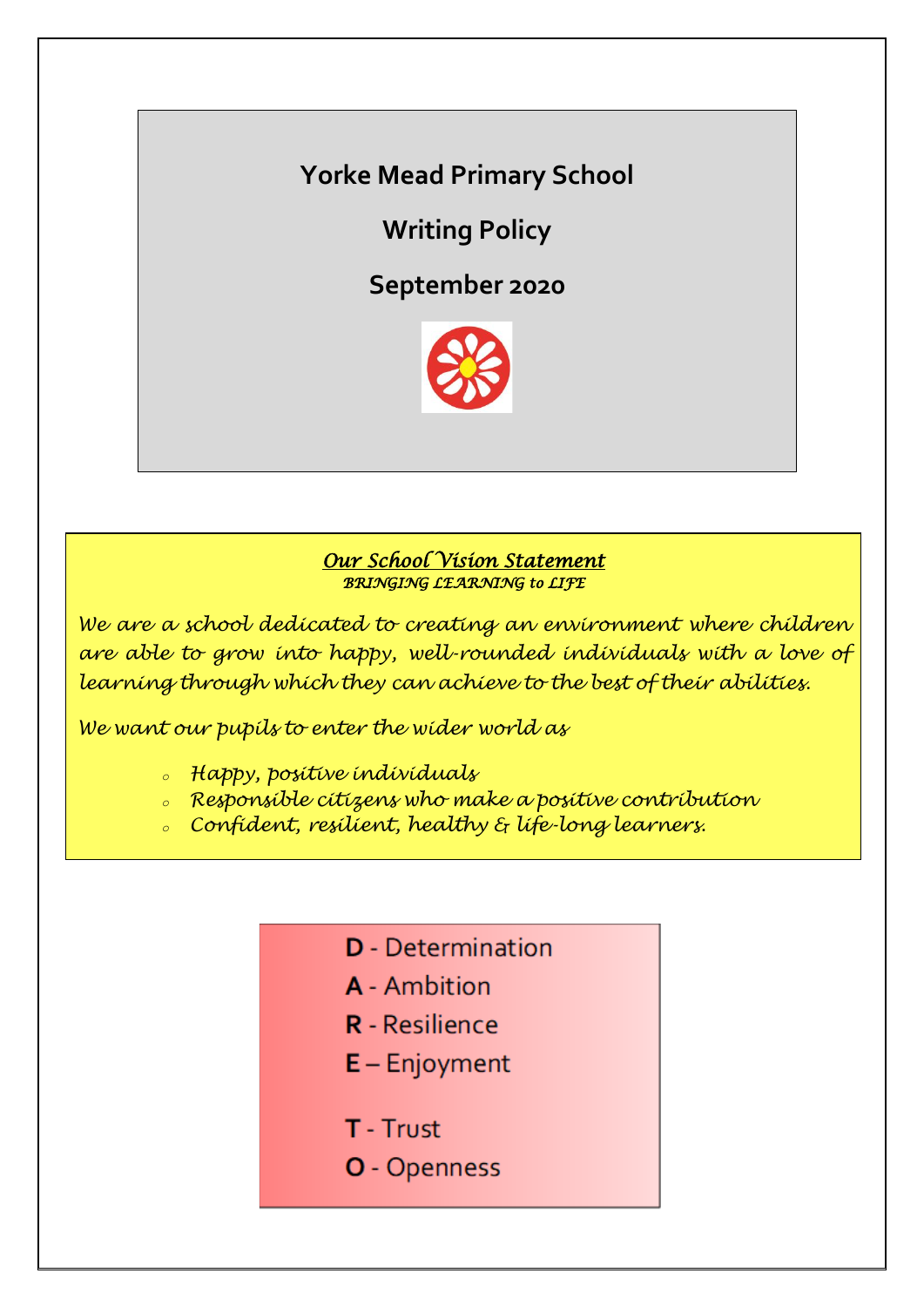# **Rationale and Ethos**

Writing is a vital life-skill. The ability to write will support children's learning across the whole curriculum. As a school, we will aim to teach every child to write with confidence, imagination, fluency and accuracy through a variety of discreet and cross-curricular learning opportunities. Our aim is for children to become writers who can communicate effectively using the printed word in a wide range of contexts.

Speaking, writing and reading are bound together – one cannot write a sentence that one cannot first speak or read! Writing in school serves two purposes, firstly as a means to record and communicate ideas across the curriculum, but also as a key means of communicating a child's own thoughts and ideas, simply for the pleasure of the writer or the reader. It is important that there is a good balance between writing as part of learning and writing as a craft in its own right.

### **Aims of the Curriculum at Yorke Mead**

The curriculum at Yorke Mead is intended to ensure each child:

- Develops high self-esteem, confidence and a true feeling of self-worth.
- Develops a lively, enquiring mind and life skills so that he/she will have the ability to experiment, investigate, take risks, challenge, discriminate and make informed choices.
- Is enriched, motivated and challenged by a broad and balanced curriculum and recognises the value of all areas of learning, including literature, sciences, the writings and humanities.
- Is valued for their individual contributions, recognises their role and develops a positive attitude towards everyone in the life of the school and community.
- Develops the positive skills and attitudes necessary to work both independently and collaboratively.
- Will be given equal opportunities to participate in all aspects of school life, with high expectations and ambition for every child and appropriate levels of challenge and support to enable them to achieve.
- Develops an understanding and respect for other races, cultures, gender, people with disabilities, religions and associated points of view.
- Understands the importance of and develops responsibility for keeping themselves physically and emotionally healthy.
- Acquires a set of moral values and attitudes including honesty, respect, sincerity, trust and personal responsibility.
- Is supported in their spiritual, moral, social and cultural development.
- Is equipped with the knowledge and cultural capital they need to succeed in life.

### **Aims of the Writing Curriculum**

As a school, we will aim to teach every child to write with accuracy, fluency and understanding through a variety of discreet and cross-curricular learning opportunities. Our aim is for children to become enthusiastic, capable and reflective writers who confidently can express themselves with the written word.

The national curriculum for English aims to ensure that all pupils:

- read easily, fluently and with good understanding
- develop the habit of reading widely and often, for both pleasure and information
- acquire a wide vocabulary, an understanding of grammar and knowledge of linguistic conventions for reading, writing and spoken language
- appreciate our rich and varied literary heritage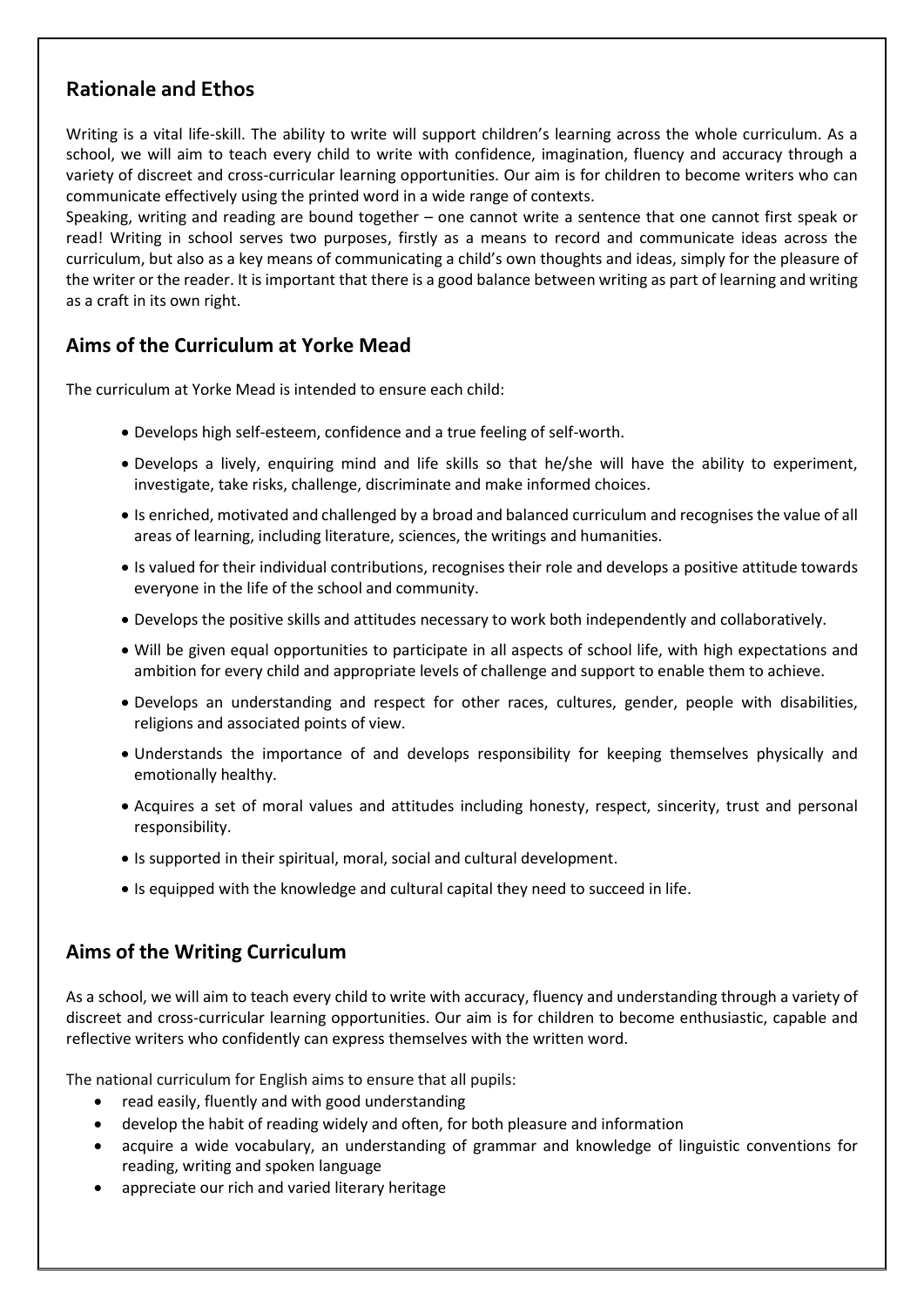- write clearly, accurately and coherently, adapting their language and style in and for a range of contexts, purposes and audiences
- use discussion in order to learn; they should be able to elaborate and explain clearly their understanding and ideas
- are competent in the skills of speaking and listening, making formal presentations, demonstrating to others and participating in debate

#### **Curriculum Design**

At Yorke Mead we aim to link key texts to the cross curricular teaching or theme where this will allow effective and engaging teaching. If cross curricular links do not allow the teaching to be the best it can be, we will teach skills in isolation. Curriculum planning maximises cross curricular links, ensuring a strong, engaging curriculum which develops skills across the primary phase. Key skills for each year group are clearly identified in the long term plans including skills that need to be reinforced, as well as those that are age related and those that are designed to extend children in their learning.

Long term and medium term plans are linked clearly to opportunities for cross-curricular activities (including reading and writing), multi-cultural and extra-curricular links as well as projects and visits. All units of work contain reflections and pupil evaluations to support both teacher and pupil assessments and enable the children to develop their ideas. Activities within the units are planned so that children build upon prior learning and opportunities for progression are built into planning so that there is an increasing challenge for children as they move up through the school.

All children, regardless of ability, have access to the writing curriculum and access to high quality model texts. Special provision is made by way of additional support and specialised resources for those children where it is felt beneficial.

Teaching Approaches and Strategies: Writing is taught throughout the whole school discreetly as part of English and as an integral part of the school day. Our approaches and strategies are summarised below:

#### **Writing strategies:**

•Talk for writing: children are exposed to a model text which has transferable structures and language patterns that the children will need to use in their writing. These patterns are learnt using a 'text map' and actions and this leads onto children imitating text and innovating from it to produce imaginative and independent writing. Shared and guided writing is used as part of this approach.

•Teacher models: teacher models are written carefully, to support children in understanding the features of a text type. The structure is carefully modelled alongside, grammar, punctuation and spelling patterns which are a focus for the year group.

•Shared writing (whole class): working as a class, the children's ideas are incorporated into a writing model, with the teacher talking about the writing and editing process as the class model is constructed by the teacher.

•Guided writing (small group): a small group of children work with the teacher or TA, writing with a focus in mind e.g. joining two sentences with a conjunction or using precise vocabulary to describe a character.

#### **The writing process**:

The writing process is made up of the following stages:

- Pre-writing which includes brainstorming and planning
- Research (if needed)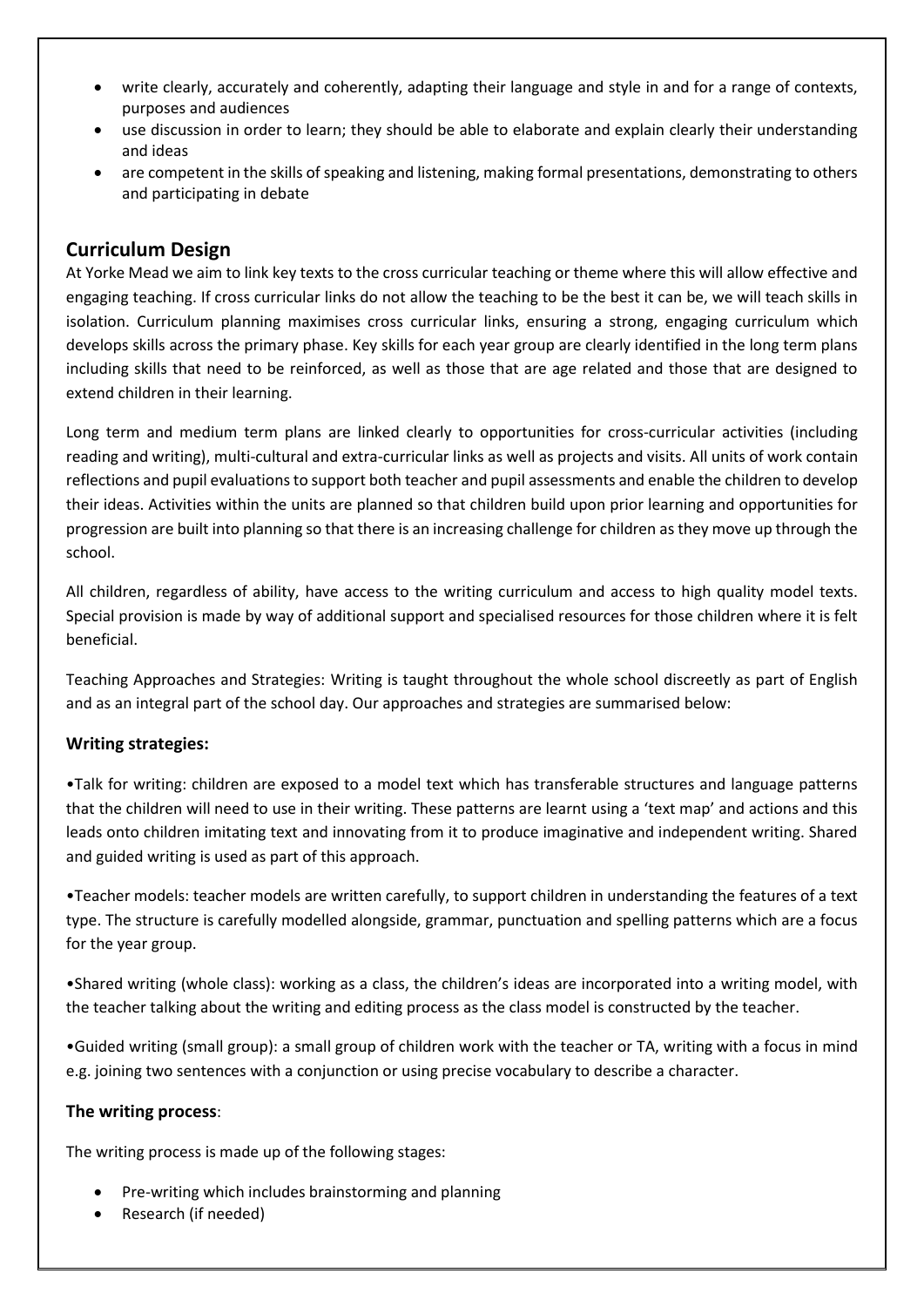- Drafting which is the initial process of writing
- Revising which is the process of making work better by re-writing and improving
- Editing and proof- reading which is the process of making writing accurate and correct. The use of a dictionary and thesaurus is encouraged.
- Publish (optional stage)

#### **Revising, editing and proof- reading:**

KS1: Children are introduced to 'purple penning' by the summer term of year 1. The purple pen is used for revising and editing writing to improve it, after the initial draft. KS2:

- Year 3 and 4: Children will do extended writing, using every other line to allow room for purple pen polishing.
- Year 5 and 6: Children will write on every line. They will revise and edit using a purple polishing pen. They will use editing flaps to edit longer sections of work.
- Book-on-book peer editing: Children work in pairs to help revise and edit each other's work with a specific focus in mind.
- Use of visualizer: The visualizer is used to demonstrate how a piece of writing can be edited.

### **How the Writing curriculum meets the needs of children at Yorke Mead.**

Yorke Mead is situated in an area of Hertfordshire that is predominately of low deprivation. However, the school does support a number of children who live in families on the edge of deprivation as well as a number of adopted children who may have aspects of life they are still needing to process. Yorke Mead is also extremely popular with parents of children with SEND needs and adopted children and we have a greater proportion of children with such needs than other schools nearby. The writing curriculum is designed with these wide ranging needs in mind and therefore aims to meet all children's needs by providing a broad, balanced and enriching range of activities to develop each child's interest, enjoyment and curiosity about books alongside their core writing skills. Self-esteem is enhanced through regular opportunities to celebrate and recognise the achievements of each child. Active learning strategies and the opportunity to take learning outside of the classroom are fundamental to the long term planning and recognised as a vital part of enriching children's experiences.

### **How the Writing curriculum supports the development of children's love of reading.**

The stimulus for writing is often a rich text that is read to children, engaging their interest and removing, for those who struggle, the barrier of decoding for themselves. Extracts from texts are used as models, which children unpick and work through together and children gather vocabulary as they listen, magpie-ing and extending their word knowledge, which supports their own writing further.

# **How the writing curriculum supports children's spiritual, moral, cultural, social development.**

**Spiritual –** Through a well-balanced curriculum the writing curriculum provides plenty of opportunity for children to reflect on their thinking and that of others. All units of work contain regular moments of evaluation to support and enable the children to develop their own ideas as well as to understand the choices and thinking of others throughout the years as well astheir peers. They learn to respect and understand each other's differences and ways of viewing the world.

**Moral –** Long term planning enables the children to encounter a range of writing styles and techniques which evoke a range of emotions and raise questions. Through discussion and exploration children learn to recognise how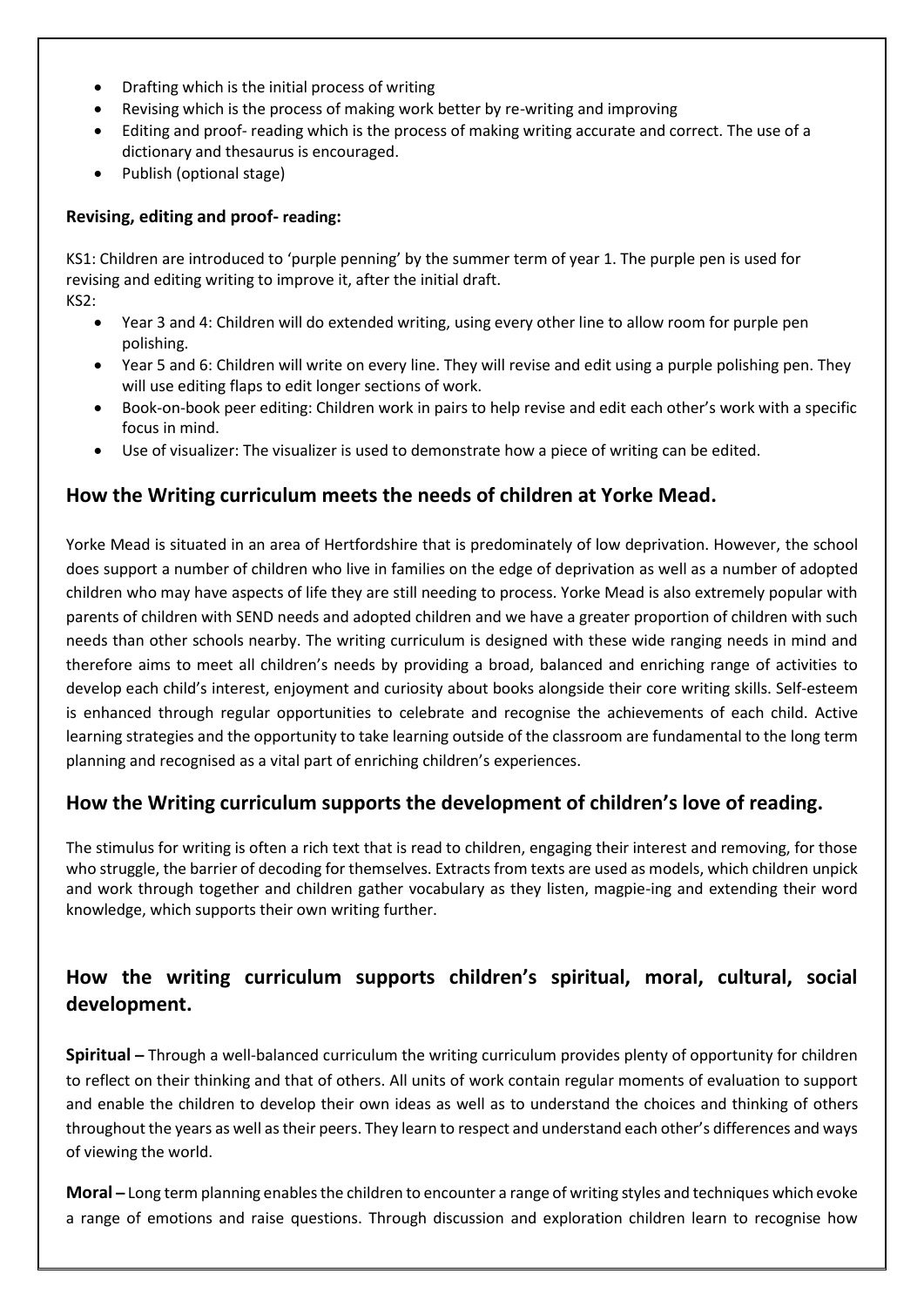writing is used to express differing viewpoints of right and wrong as well as the inner feelings and thoughts of others.

**Cultural –** The writing curriculum is designed to enable learners to develop an understanding of their own culture as well as that of others locally, nationally and internationally. Children learn to value diversity and cultural development through the exploration of historical and contemporary writers from around the world. As they progress through the school they explore meaning and symbolism in writing and learn how to communicate their own understanding of the world around them.

**Social –** The teaching of writing offers opportunities to support the social development of each child through the way they are expected to work together in lessons. Planning frequently allows for children to work together in groups, giving them a chance to discuss their ideas and feelings about their own work and the work of others. Through collaborative projects they learn to support and respect others as well as how to co-operate and share their own expertise, thus developing a better understanding of themselves and the wider community.

### **How the Writing curriculum supports children's emotional well-being.**

Writing is a key tool for children's own self-reflection and helps children to make sense of any feelings they may have and may struggle to communicate through speaking. The writing curriculum supports children's personal development, communication, resilience, creativity, teamwork, self-understanding and growth mind-set.

Children are given the opportunity to give and justify their opinions about their own writing, and that of others, and to learn that people can have similar and differing points of view. Through the exploration of a wide range of different authors, cultures and writing styles they learn to value and respect diversity as well as develop an understanding of their place in the world.

Mindfulness and teaching about the brain is incorporated into lessons so that children are prepared to learn and have positive strategies to draw upon when they are challenged in new ways. They learn the importance of developing the right hand side of the brain for the creative process and develop the ability and confidence to look more closely and make connections about the world around them before capturing what they see.

Unit planning enables the children to develop a growth mind-set and the positive attitude to learning needed to succeed in later life. Teaching and learning allows for children to take risks and face new challenges in their work. Through the teaching process teachers actively seek to build children's confidence by acknowledging their own need to developing skills or by celebrating mistakes as 'happy risks'.

Resilience and determination is strengthened through opportunities to work on projects over a number of weeks, in order for each child to become actively involved in their own learning and to have the chance to explore and develop new skills. Regular opportunities are created to enhance each child's self-esteem through the recognition of each child's writing achievements within the classroom and across the whole school.

# **Organisation and planning.**

#### **Organisation**

At Yorke Mead we value the team approach and with this in mind we aim to group subjects together so that consistency across similar subjects is maintained as far as possible. This also means subject leaders are not working in isolation. Writing through the English curriculum is part of the *Create* team along with Art and Music.

#### **Planning**

Teachers at Yorke Mead are provided with a broad long term plan by the English subject leader outlining the curriculum content and learning intentions to be covered throughout the year. Medium term plans in paper format as well as PowerPoint are also provided by the subject leader which can be adapted by the teacher depending on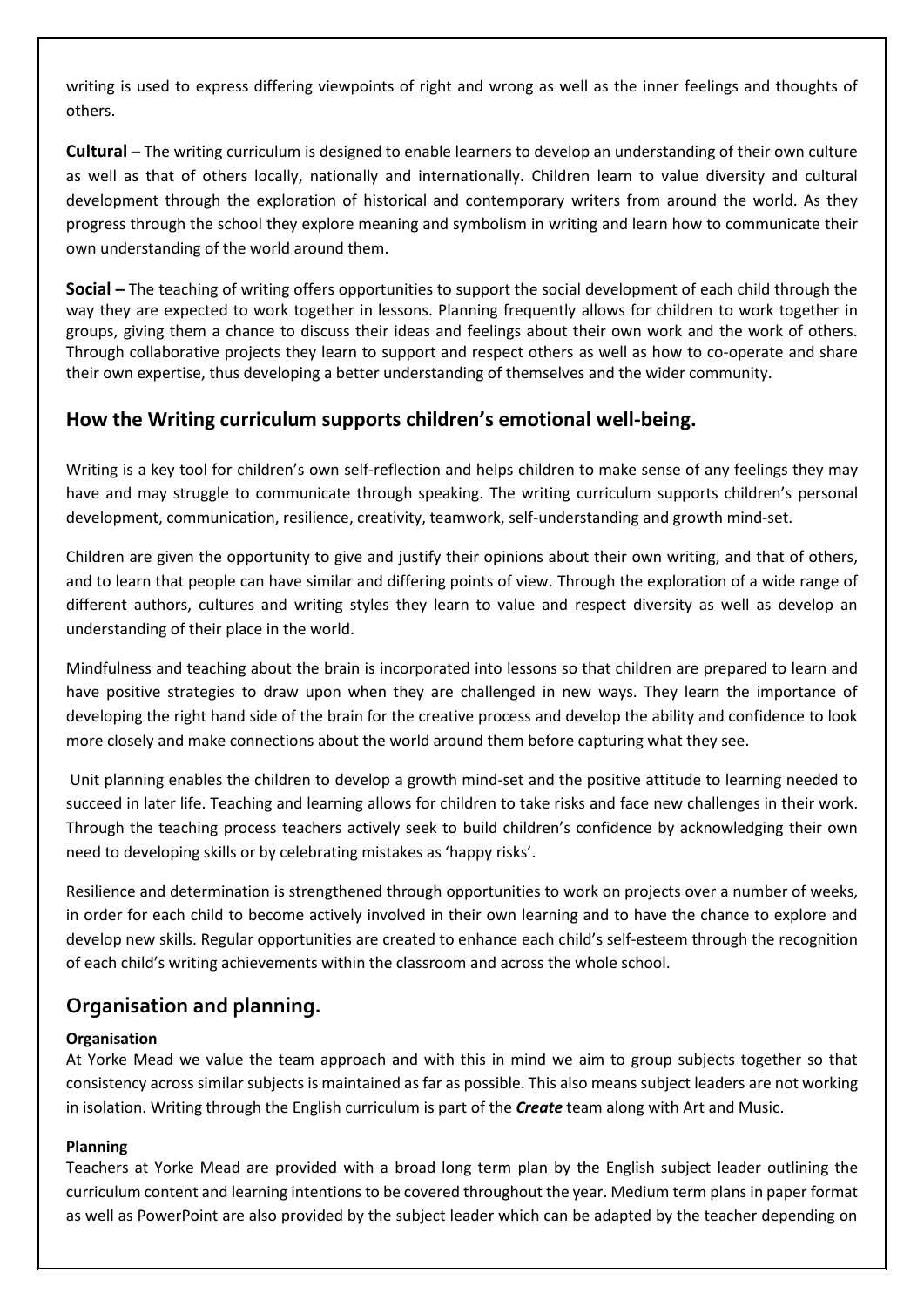class needs. There is no need for teachers to produce individual lesson plans as the daily powerpoint makes the learning clear.

In planning or adapting units of work the subject leader and teachers are mindful of the **Bloom's Taxonomy,** recognising that we cannot expect children to apply or analyse skills or knowledge unless we have given them time to both remember and understand this. Bloom's also



supports differentiation of learning within the curriculum.

Teaching Approaches and Strategies: Writing is taught throughout the whole school discreetly as part of English and as an integral part of the school day. Our approaches and strategies are summarised below:

#### **EYFS**

- Children are encouraged to develop a multi-sensory approach to writing with mark-making opportunities being planned using a variety of writing medium such as sand, water and paint.
- Phonics: Children are taught using the 'Letters and Sounds' synthetic phonics approach, starting with Phase 1 which is taught in short daily sessions.

#### **KS1**

 Phonics: Children are taught using the 'Letters and Sounds' synthetic phonics approach. Phonics is taught in daily, fifteen-minute sessions.

#### **KS1 AND KS2**

- In every year group, some of our English units are taught using, Power of reading texts thus ensuring that writing is centred around inspiring and challenging core texts. Often texts are chosen to provide a more cross-curricular approach. The Power of reading also incorporates drama and speaking & listening activities as a way of planning and developing writing ideas.
- HGFL planning units are used in some year groups, ensuring that opportunities for teaching grammar and punctuation are interleaved with the teaching of writing skills, accompanied by high quality and ageappropriate texts.
- Using the HFL medium-term planning framework and assessment grids, ensures that a variety of genre are taught with a progression of spelling and grammar skills to support this. This approach is mirrored in our English Writing Curriculum which supports the teaching of writing so that it builds on previous skills and then builds progress.
- Children are encouraged to discuss, note and use ambitious vocabulary that may have been collected for the working wall / magpie books.

A cross-curricular approach to writing has been adopted, meaning that opportunities for high-quality writing are planned into topics and as a result, evidence of writing can be seen across a variety of books such as topic and science.

#### **Progression and Sequence of Learning.**

The writing curriculum is designed to focus on skills teaching in order to ensure effective progression of key skills from year to year. Detailed long term planning show the sequence of learning across the curriculum allowing for teachers and children to know how learning is built up and what key skills the children have prior to units as well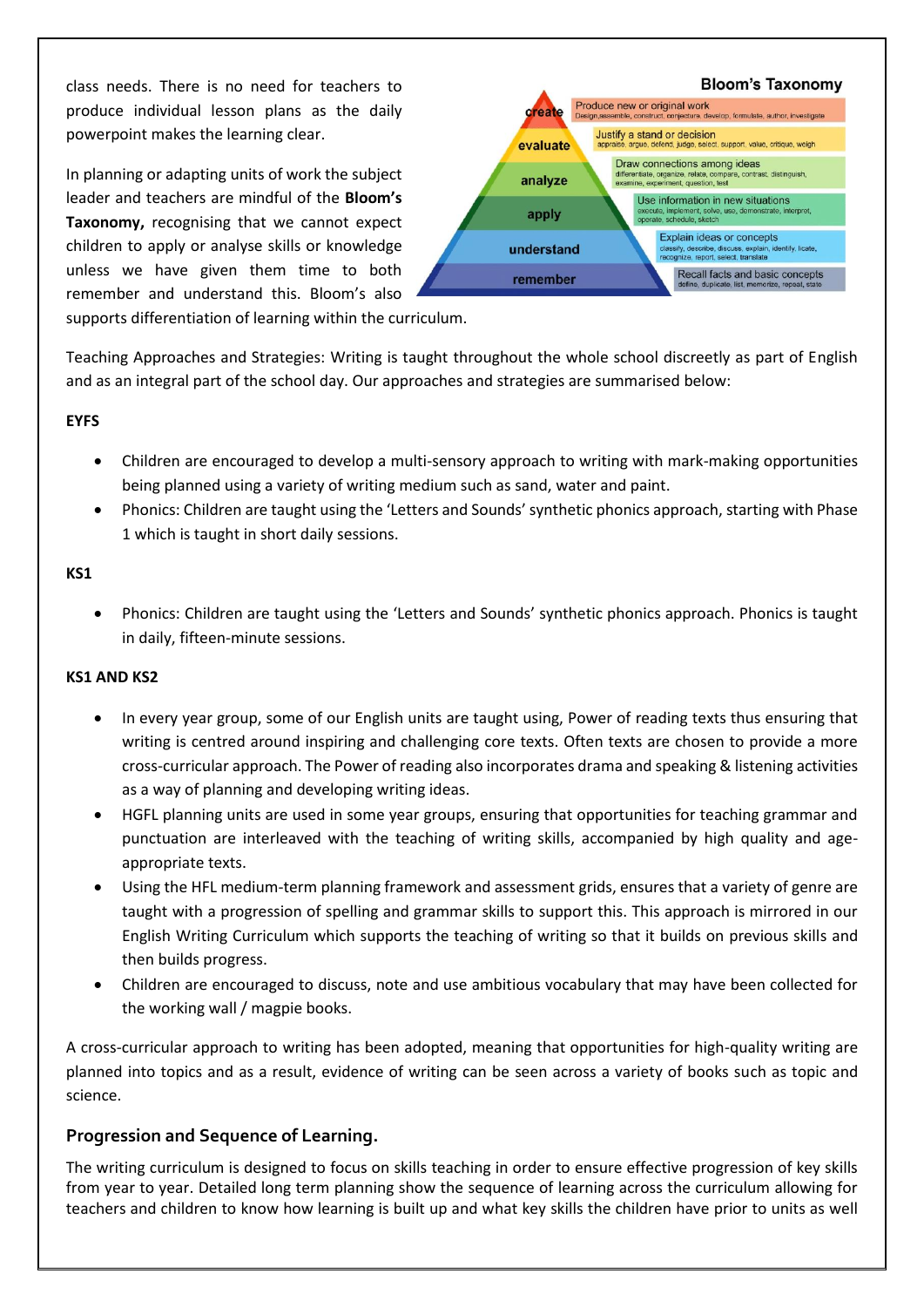as the skills they will be working towards at the end of each year group. Planning is supported by the Herts for Learning structures and formats.

#### **Early Years.**

All aspects of our curriculum for Key Stage One and Two build from the Early Years curriculum, which is centred around the needs and interests of the Early Years children at Yorke Mead. Whilst this policy is relevant to all stages of education at Yorke Mead it is essential this is read in conjunction with the EYFS policy.

This writing curriculum policy should be read in conjunction with the following policies:

- Yorke Mead curriculum policy
- Teaching and Learning Policy
- Early Years Foundation Stage (EYFS) Policy
- Personal development at Yorke Mead

#### **Assessment for Learning.**

Assessment in writing is an ongoing partnership and communicative dialogue between teacher and pupil that allows the child to make progress and to recognise it themselves. Attainment is monitored using the Herts for Learning assessment sheets that break down the attainment targets further to the specific writing skills; this allows monitoring of attainment against the age related expectations. Progress monitoring records allows for the progress of individual children to be tracked as well as the progress and achievement of year groups as a whole.

The subject leader enhances assessment practises through regular monitoring. Discussions with teachers, lesson observations, pupil voice as well as regular book scrutinies (which includes the books of those children identified on the individual progress sheets) ensures that coverage, standards, progress and teacher judgements are in line with the quality and impact of writing teaching and learning.

Visual evidence of the impact of children's work is captured on displays throughout the school, as well as kept on the staff shared drive alongside the appropriate unit plans, so that teachers have an indication of the expected levels of achievement.

#### **Inclusion**

Teachers set high expectations for all pupils. They will use appropriate assessment to set ambitious targets and plan challenging work for all groups, including:

- Currently higher attaining pupils
- Pupils with low prior attainment
- Pupils from disadvantaged backgrounds
- Pupils with SEN
- Pupils with English as an additional language (EAL)

Teachers will plan lessons so that pupils with SEND can study every National Curriculum subject, wherever possible, and ensure that there are no barriers to every pupil achieving.

Teachers will also take account of the needs of pupils whose first language is not English. Lessons will be planned so that teaching opportunities help pupils to develop their English, and to support pupils to take part in writing in all subjects.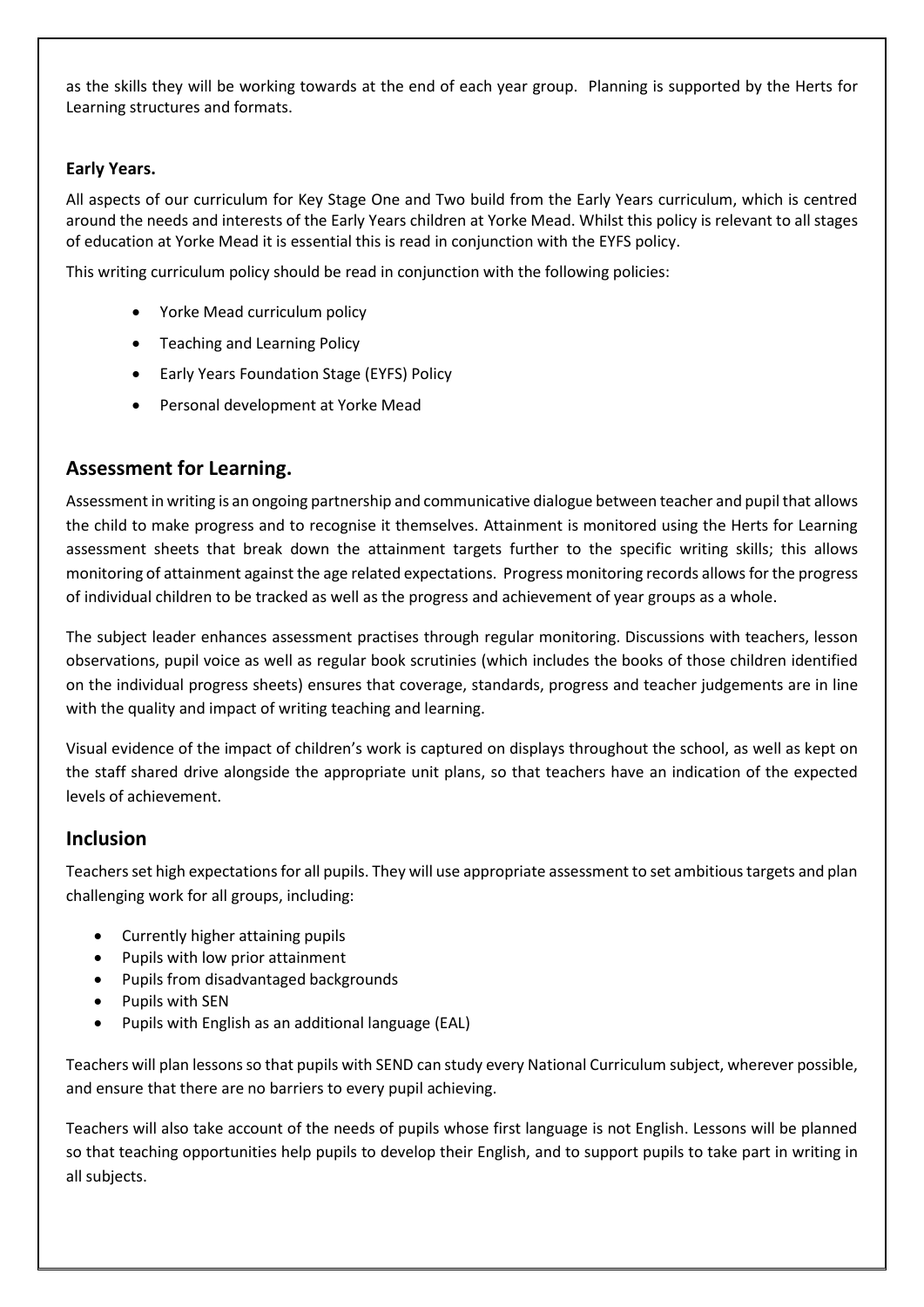**Intervention support:** Intervention groups are available to support the following skills which are integral to writing. These groups are generally led by TA's (trained in programmes of support) in consultation with the class teacher.

- Handwriting
- **Spellings**
- Vocabulary building
- Pre-teach

Further information can be found in our statement of equality information and objectives, and in our SEN policy and information report.

# **Safeguarding and Safe Practise**

In all areas, at all times, staff at Yorke Mead are aware of safeguarding responsibilities and health and safety. Some aspects of learning naturally require greater need to be aware of planning for safe practise than others. Where there is any form of risk to children, staff will have completed a risk assessment to manage this risk and ensure procedures minimise or remove the risk. The school has a number of generic risk assessments to cover those aspects where risk will be evident at all times such as:

- When handling tools and equipment
- Using specific materials
- Classroom set up

There are times when children may be more likely to disclose a safeguarding concern, for example as part of a discussion around a text/ story, where they might wish to relay a personal experience or personal feelings that a particular texts triggers. The calm and relaxed atmosphere of a writing lesson may also create an environment in which a child feels able to share a concern or worry. Should there be a concern or disclosure from a pupil, staff will always follow the school safeguarding policy.

### **The role of the English subject leaders**

Subject Leaders will ensure that the school curriculum is implemented in accordance with this policy and specific subject and that:

- All required elements of the English writing curriculum have aims and objectives which reflect the aims of the school and indicate how the needs of individual pupils will be met.
- Long term planning is available for to support individual teachers in their planning
- The amount of time provided for teaching writing is adequate and the curriculum meets the aims and objectives for each year group.
- Standards within writing are monitored, meet the expectations and that the head teacher and phase leader is informed of any concerns around this.
- Resources required to deliver the writing curriculum are available and accessible to staff.
- The policy and practise within writing is updated to reflect current educational research in consultation with the Head teacher, SLT and governors.
- Supporting staff to have the pedagogical understanding necessary to successfully teach the writing curriculum, and any required training is brought to the attention of the senior leadership team.
- The school's procedures for assessment meet all legal requirements
- Where appropriate, the individual needs of some pupils are met by permanent or temporary disapplication from all or part of the National Curriculum, allowing the most appropriate individual curriculum needs to be met in consultation with the Head teacher and school SENDCo.
- Proper provision is in place for pupils with different abilities and needs, including children with SEND policies.
- Link governors are kept up to date with policies and procedures linked to writing.